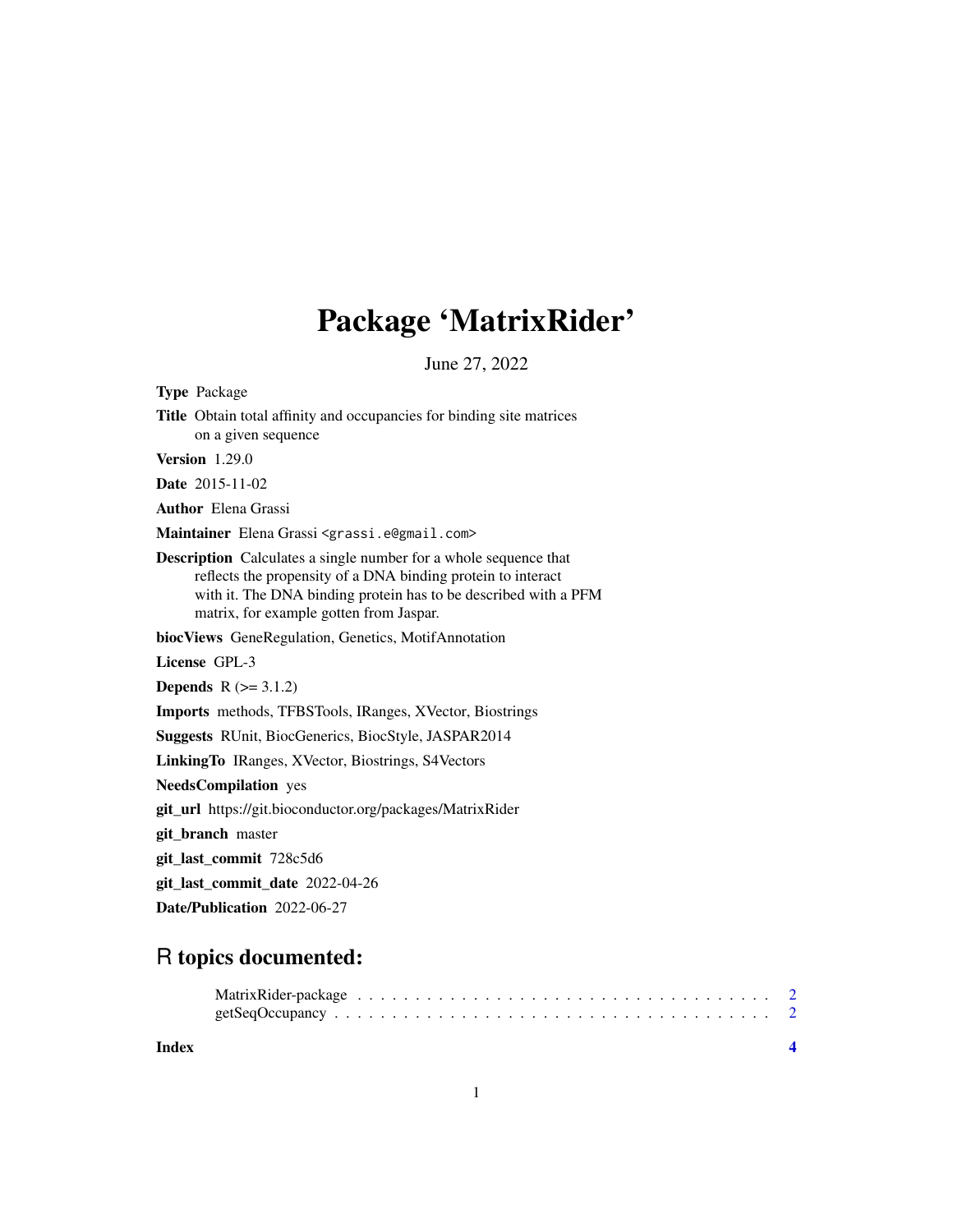<span id="page-1-0"></span>

#### Description

Calculates a single number for a whole sequence that reflects the propensity of a DNA binding protein to interact with it. The DNA binding protein has to be described with a PFM matrix, for example gotten from Jaspar.

#### Author(s)

Elena Grassi <elena.grassi@unito.it>

#### Examples

```
library(JASPAR2014)
    library(TFBSTools)
   library(Biostrings)
   pfm <- getMatrixByID(JASPAR2014,"MA0004.1")
## The following sequence has a single perfect match
## thus it gives the same results with all cutoff values.
    sequence <- DNAString("CACGTG")
   getSeqOccupancy(sequence, pfm, 0.1)
   getSeqOccupancy(sequence, pfm, 1)
```
getSeqOccupancy *Computes the total affinity or the occupancy at a given cutoff*

#### Description

The affinity/occupancy is calculated on the given DNAString for the given PFMatrix (or all the ones in the PFMatrix list given).

#### Usage

getSeqOccupancy(sequence, pfm, cutoff)

#### **Arguments**

| sequence | A DNAString object with the sequence for which affinity will be computed.                                                                                                                                                                                                                                                                             |
|----------|-------------------------------------------------------------------------------------------------------------------------------------------------------------------------------------------------------------------------------------------------------------------------------------------------------------------------------------------------------|
| pfm      | A PFMatrix or a PFMatrix List object with the matrixes whose affinity will be<br>calculated. The background (bg, XMatrix-method) of the given pfm is used to<br>perform affinity calculations.                                                                                                                                                        |
| cutoff   | numeric(1); between 0 and 1 (included): 0 corresponds to total affinity (i.e. sum-<br>ming all the affinities) while 1 to summing only values corresponding to the per-<br>fect match for a given PFMatrix. See vignette for details on how scores are cal-<br>culated. If MatrixRider is installed, open the vignette with vignette ("MatrixRider"). |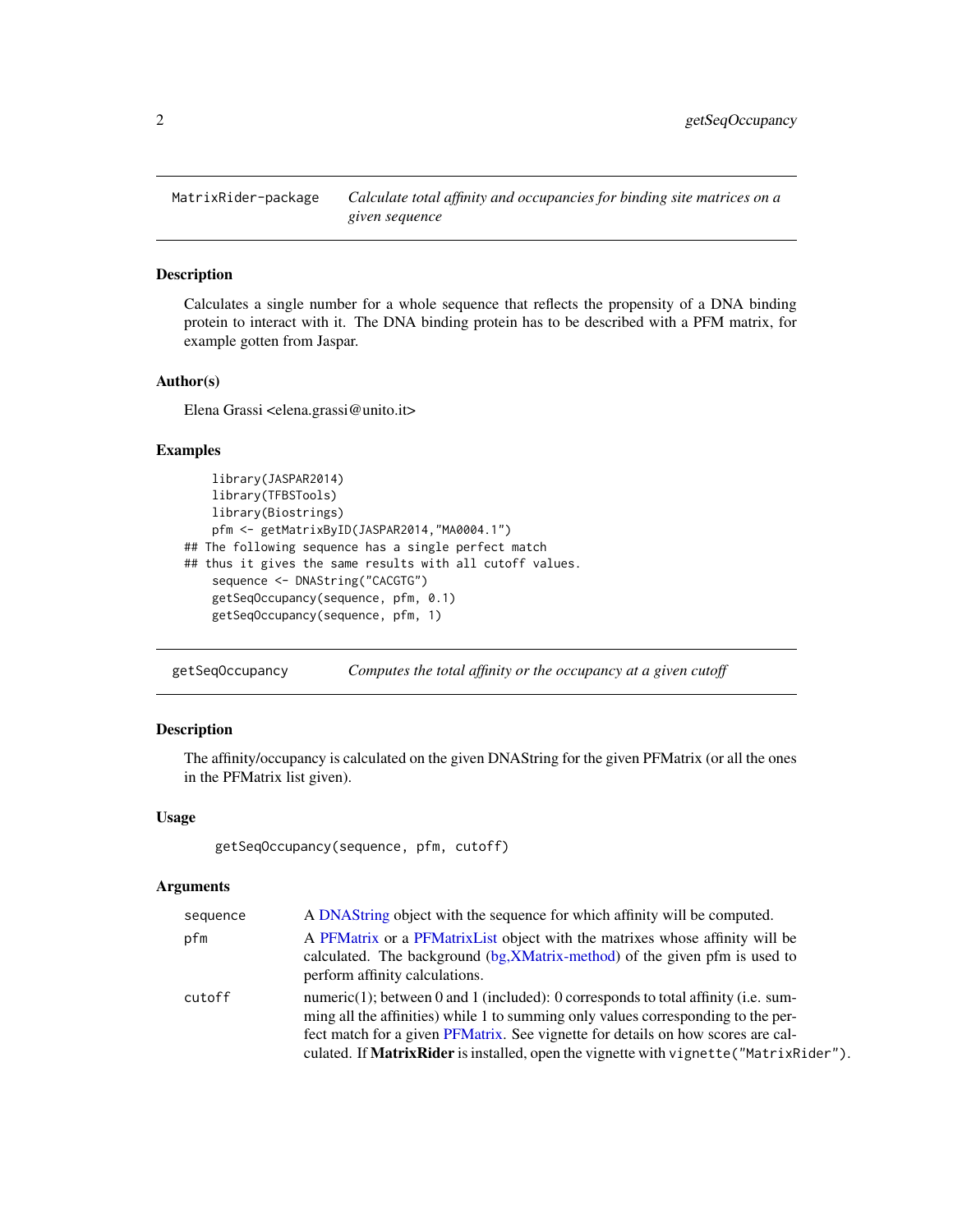#### <span id="page-2-0"></span>getSeqOccupancy 3

#### Value

numeric; the resulting total affinity calculated on the given fasta. If a [PFMatrixList](#page-0-0) has been passed then a named numeric vector with the affinities for all the PFMs. The vignette has all the details on the calculations (such as PFM to PWM conversion and pseudocounts).

#### Examples

```
library(JASPAR2014)
   library(TFBSTools)
   library(Biostrings)
   pfm <- getMatrixByID(JASPAR2014,"MA0004.1")
## The following sequence has a single perfect match
## thus it gives the same results with all cutoff values.
    sequence <- DNAString("CACGTG")
   getSeqOccupancy(sequence, pfm, 0.1)
   getSeqOccupancy(sequence, pfm, 1)
   pfm2 <- getMatrixByID(JASPAR2014,"MA0005.1")
   pfms <- PFMatrixList(pfm, pfm2)
   names(pfms) <- c(name(pfm), name(pfm2))
## This calculates total affinity for both the PFMatrixes.
   getSeqOccupancy(sequence, pfms, 0)
```